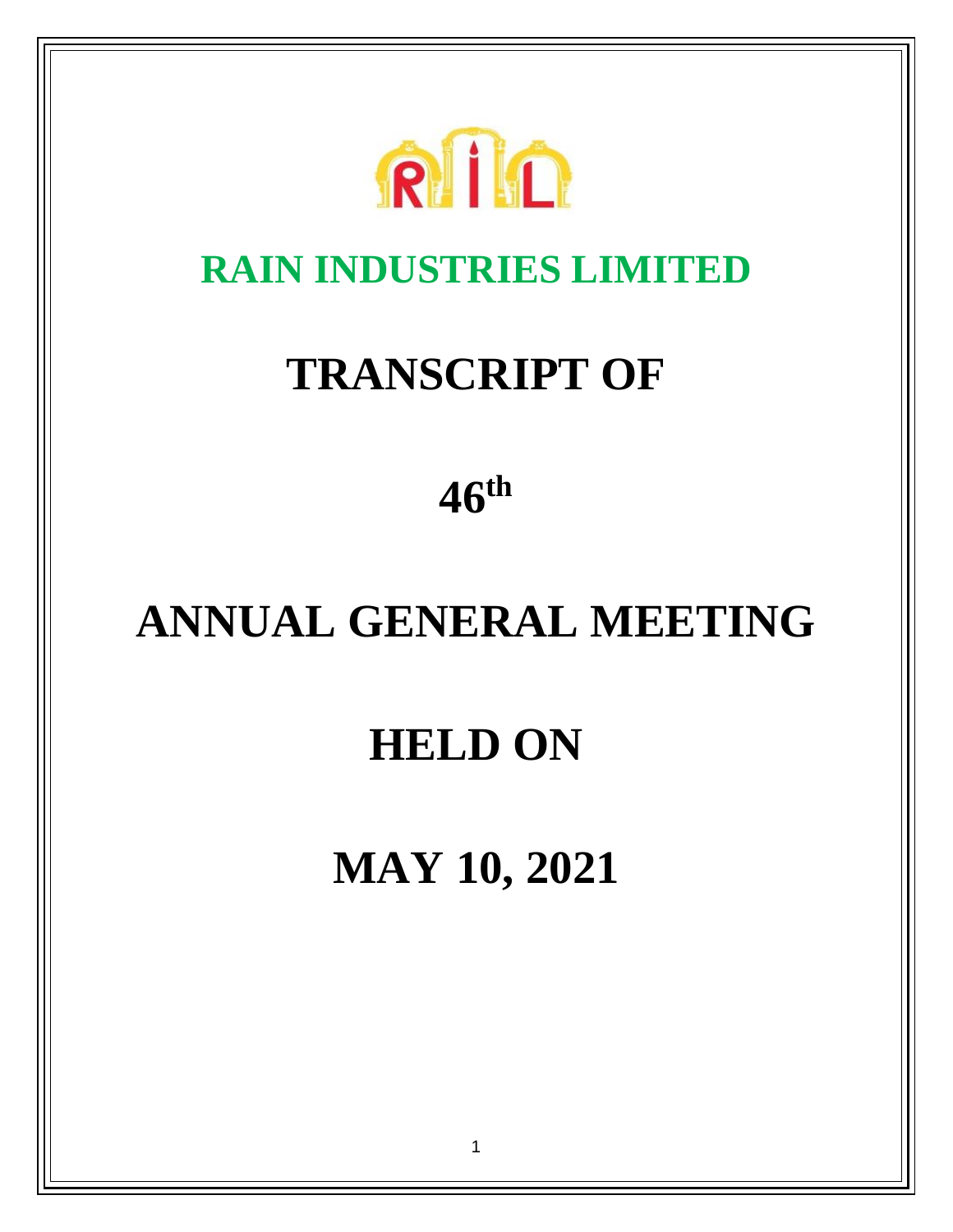# **RAIN INDUSTRIES LIMITED**

**Registered Office: Rain Center, 34, Srinagar Colony, Hyderabad- 500073, Telangana State, India** CIN: L26942TG1974PLC001693 Website: [www.rain-industries.com,](http://www.rain-industries.com/) e-mail id: [secretarial@rain-industries.com](mailto:secretarial@rain-industries.com)

# **H.L. Zutshi, Chairman:**

I welcome all the Shareholders and Directors to this 46th Annual General Meeting being conducted through video conferencing mode on account of COVID-19. The meeting is being live streamed through webcast.

I thank all of you for participating in today's meeting and sincerely wish that you and your family members are safe & healthy.

Since the meeting has the requisite quorum as provided under Section 103 of the Companies Act, 2013, let us now proceed with the meeting.

I request Mr. N. Jagan Mohan Reddy, Vice Chairman to introduce himself.

# **Jagan Mohan Reddy Nellore:**

I am Jagan Mohan Reddy Nellore, Vice Chairman of Rain Industries Limited

# **Chairman:**

I request Mr. N. Sujith Kumar Reddy, Non-Executive Director to introduce himself.

# **N. Sujith Kumar Reddy:**

I am N. Sujith Kumar Reddy, Non-Executive Director and Chairman of the Stakeholders Relationship Committee

#### **Chairman:**

I request Mr. Varun Batra, Independent Director to introduce himself.

# **Varun Batra:**

I am Varun Batra, Independent Director.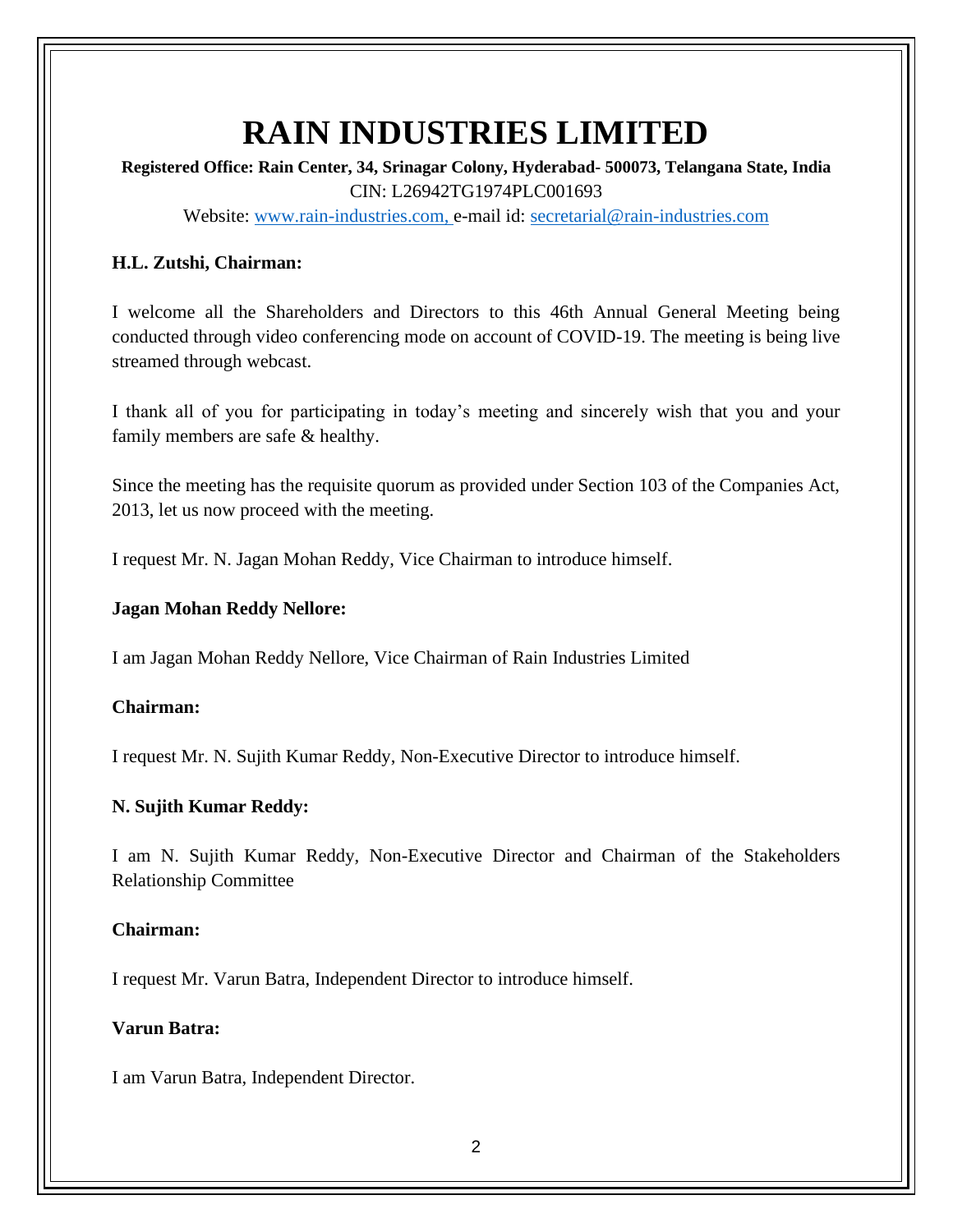## **Chairman:**

I request Mr. Brian Jude McNamara, Independent Director to introduce himself.

#### **Brian Jude McNamara:**

I am Brian Jude McNamara, Independent Director.

# **Chairman:**

I request Ms. Radhika Vijay Haribhakti, Independent Director to introduce herself.

#### **Radhika Vijay Haribhakti:**

I am Radhika Vijay Haribhakti, Independent Director and I am also Chairperson of Audit Committee and Nomination and Remuneration Committee.

## **Chairman:**

I request Ms. Nirmala Reddy, Independent Director to introduce herself.

#### **Nirmala Reddy:**

I am Nirmala Reddy, Independent Director

#### **Chairman:**

I also welcome Mr. Sriram, Partner, BSR & Associates LLP, Statutory Auditors, Mr. DVM Gopal, Secretarial Auditors, Mr. T. Srinivasa Rao, Chief Financial Officer and Mr. S. Venkat Ramana Reddy, Company Secretary to the AGM.

Since this AGM is being held electronically, physical attendance of the Members has been dispensed with and also the requirement of appointing proxy is not applicable. The Register of Directors & KMP and their shareholding and the Register of Contract or Arrangements in which a Director is interested are open for inspection by the Members during the continuance of the meeting on the Investor tab on the Company's website.

The Company has provided the members, the facility to cast their vote electronically on all resolutions set forth in the Notice.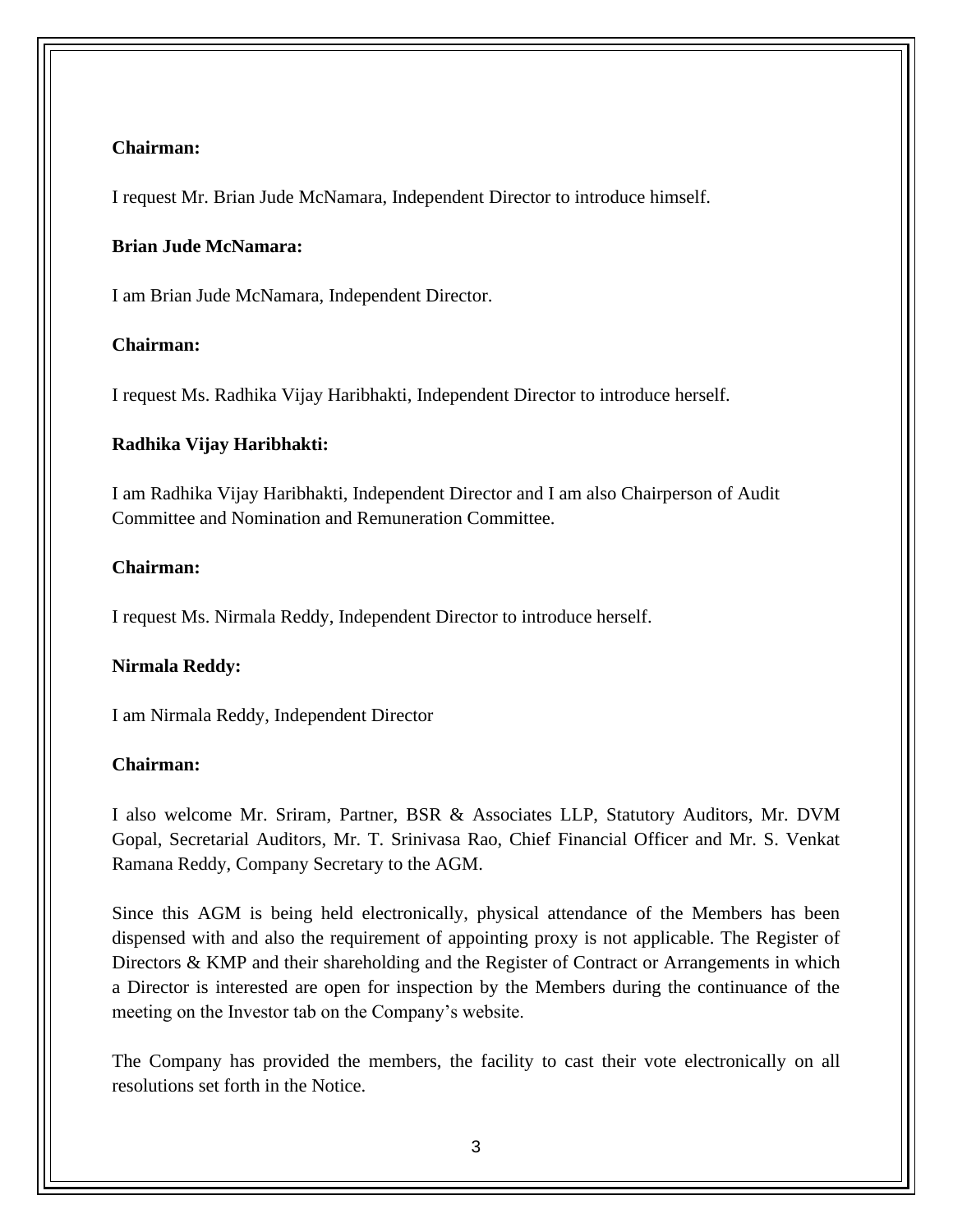Members who did not vote earlier through remote e-voting may vote electronically during the course of the meeting.

Mr. DVM Gopal, Practicing Company Secretary has been appointed as scrutinizer by the Board for overseeing the entire e-voting process in fair and transparent manner.

As the Notice of the 46th Annual General Meeting is already circulated to all the Members, with your permission, I shall take the notice of the Meeting as read.

Further, as the report of Statutory Auditors and the Secretarial Auditors were unqualified and without any adverse observations or comments in their respective reports, with your permission I take the Auditors' Report and the Report of the Secretarial Auditors as read.

I request Mr. Jagan Mohan Reddy, Vice Chairman to address the Shareholders.

## **Vice Chairman:**

Good Morning ladies and gentlemen, and welcome to the 2021 Annual General Meeting of RAIN Industries Limited.

It has been a tumultuous year since the 2020 annual meeting. When we last convened, India was reopening after a six-week national lockdown due to COVID-19. Today, we are in the midst of another wave of infections and fatalities that is ravaging our country. I hope and pray that you and your families have managed to stay healthy during this unprecedented time, and that you remain so in the challenging days ahead.

While the widespread impact of the pandemic is undeniable, RAIN has been relatively fortunate from both a business and health-and-safety perspective.

As you know, in most countries where stay-at-home orders were implemented after the World Health Organization declared a global pandemic in March 2020, our plants were designated "essential businesses," since they support critical industries such as aluminum, steel and petroleum refining.

While this allowed our production facilities to operate throughout the pandemic – except during a six-week nationwide shutdown in India last spring – it also required us to do everything possible to remain an unbroken link in the global supply chain.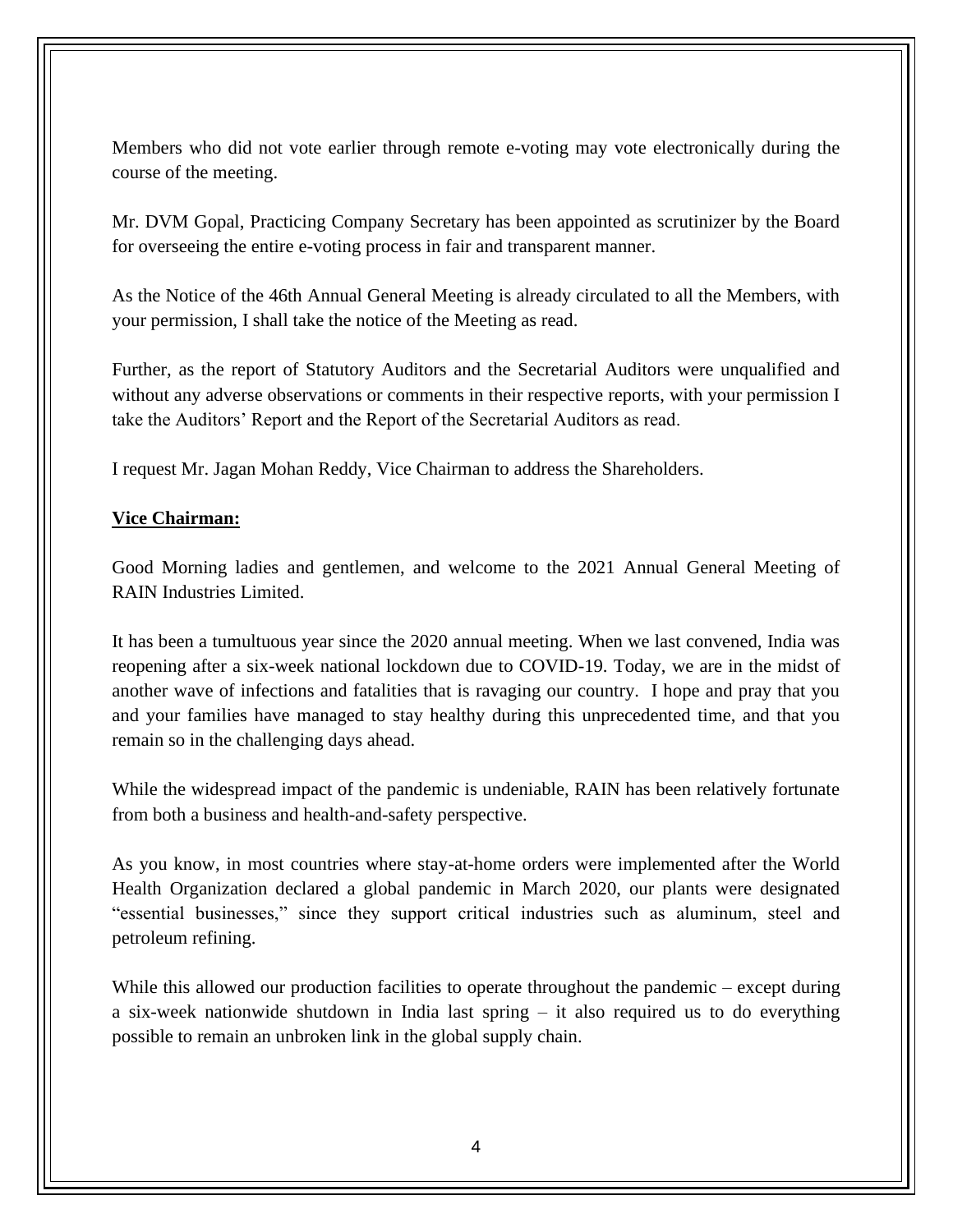We reacted quickly and aggressively to protect our people and our operations. By mid-March 2020, 25% of our employees had begun working from home to reduce the chances of key plant personnel being infected. We also implemented rigorous hygiene and risk-reduction protocols, suspended all non-essential business travel, and used our extensive chemical know-how to produce disinfecting agents to clean our facilities and help protect the availability of this scarce resource for others in our communities.

As a result of these and other actions, we avoided any COVID-related production interruptions, and our workforce has been relatively COVID-free. That should not come as a surprise, however, given our unwavering commitment to workplace health and safety. In fact, 2020 was the third consecutive year that we achieved a new company record for the number recordable injuries, with just five. That is a truly remarkable accomplishment considering all that we had to deal with last year.

Much like our safety performance, our 2020 financial performance was somewhat remarkable when you consider that demand for many of our products was impacted by closures of automobile and airplane manufacturing plants, a downturn in construction, and people working from home offices and therefore buying fewer tires. We also had to overcome lost sales of calcined petroleum coke, cement and energy due to the national lockdown in India as well as a two-month shutdown of our Lake Charles calcination and cogeneration plant in the United States due to significant damage caused by Hurricane Laura.

Despite all of that, our financial performance exceeded our 2019 results, with adjusted EBITDA of ₹ 19,892 and operating profit of ₹ 5,321 million in 2020 compared with ₹ 17,427 and ₹ 5,211, respectively, during the previous year.

Fast forward to today, and we are cautiously optimistic about the future. We have completed three consecutive quarters with increased revenues thanks to a global economy that is steadily improving – albeit slowly. In addition, the proceeds from the sale of our polymers business on December 31 and a reduction in CAPEX spending as we complete our major projects will enable us to reduce our debt in 2021 and beyond.

We believe that as more and more people are vaccinated, renewed demand for our products will quickly follow, putting our businesses back on the trajectory we anticipated before the pandemic.

The recovery of the global aluminum industry, which has pushed London Metal Exchange prices to their highest levels since October 2018, is one reason for optimism. Amid growing demand and rising prices, an additional 4.7 million tons of smelting capacity is expected to come online by the end of 2021 in the form of new plants and restarts of idled facilities, which should bode well for our Carbon segment. Increased Chinese aluminum production could result in a decrease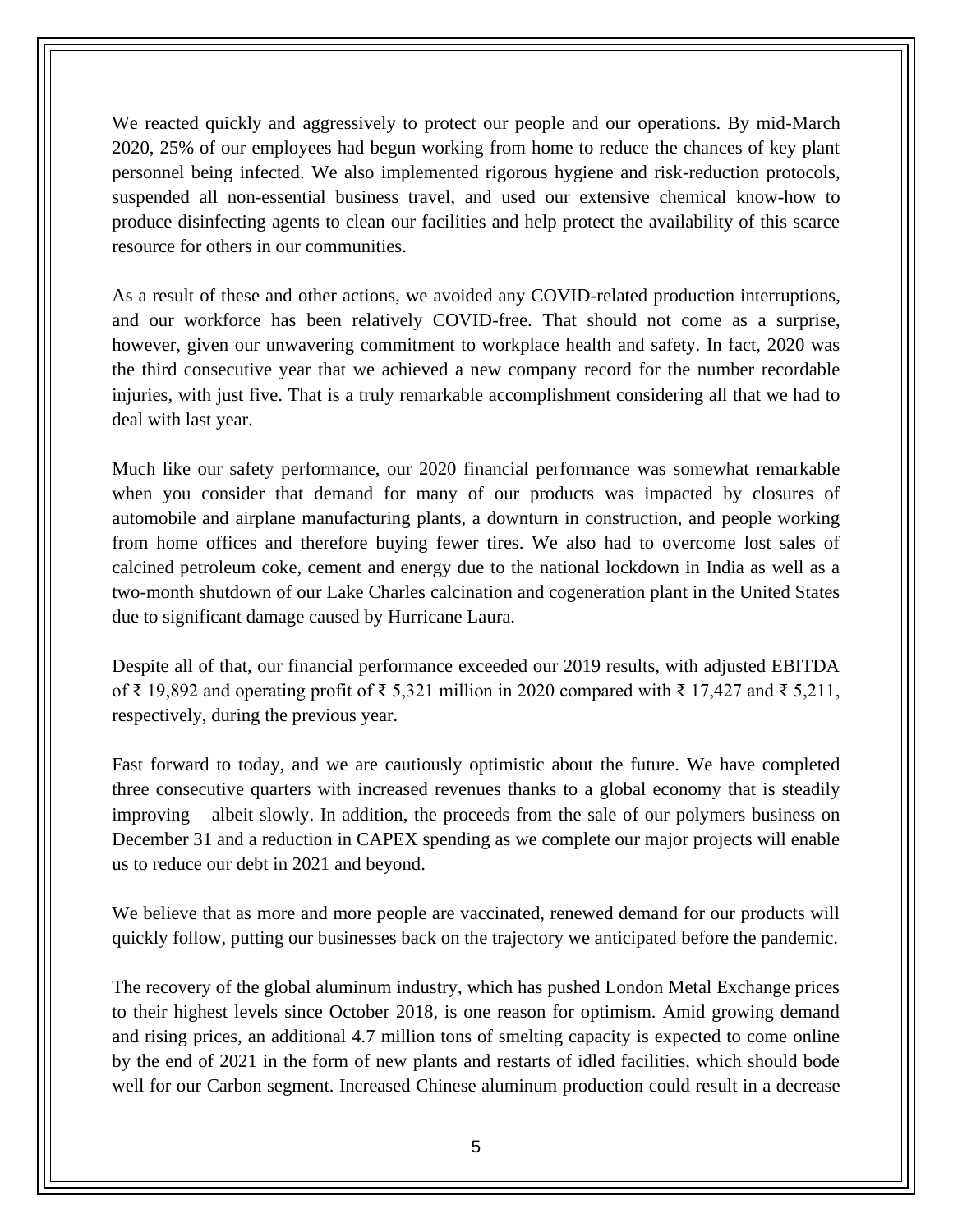of CPC exports coming out of that country, creating more opportunities for us to serve the rest of the global market. There could also be less Chinese coal tar pitch exported to places like the Middle East and South Africa, which would be beneficial to us as well.

The outlook is also promising as much of the world transitions to electric vehicles, which use approximately 25% more aluminum than automobiles with internal combustion engines. The International Energy Agency predicts that by 2030, 26 million electric vehicles will be sold annually – compared with only 2.1 million in 2019 – and will represent 28% of the world's new car sales. That, of course, would require smelters to further increase their production capacity to meet rising demand, thereby requiring more CPC and coal tar pitch for anodes. The increasing popularity of EVs also presents additional growth opportunities for our PETRORES® specialty coatings for lithium-ion batteries.

In recent months, we have also enjoyed increased demand from titanium dioxide producers, driven in large part by the U.S. government's economic stimulus program. With additional money in their pockets, many homeowners have invested in construction projects, driving demand for TiO2-based building products such as paint and plastics.

Elsewhere, orders for "water-white" resins produced at our new hydrogenated hydrocarbon resins facility in Germany are on the rise, thanks to expanding acceptance of our products by adhesive customers and general market tightness due to supply-chain issues. We are also introducing a new resin for biaxial-oriented polypropylene for food packaging that should create additional opportunities for our advanced resins.

Looking ahead, as the global economy returns to normal, we anticipate increased demand for our distillation and advanced materials products that are key ingredients in automotive components, tires, construction materials, paints, adhesives and more.

Our Cement segment is also poised for a strong post-COVID rebound. India is one of the fastestgrowing economies in the world, and significant government and private investments are being made to develop the housing, infrastructure and commercial real estate to support the rapid urbanization of the South India market that we serve. The scale of our operations and dealer network should put us in a favorable position to supply the high-performance Priya Cements required to support the region's growth initiatives in the coming years.

As you can see, there are many reasons to be cautiously optimistic. At the same time, we recognize that challenges and uncertainty remain.

For instance, while economic activity is returning to pre-COVID levels in some parts of the world, other areas – including India – are still experiencing major COVID outbreaks. This is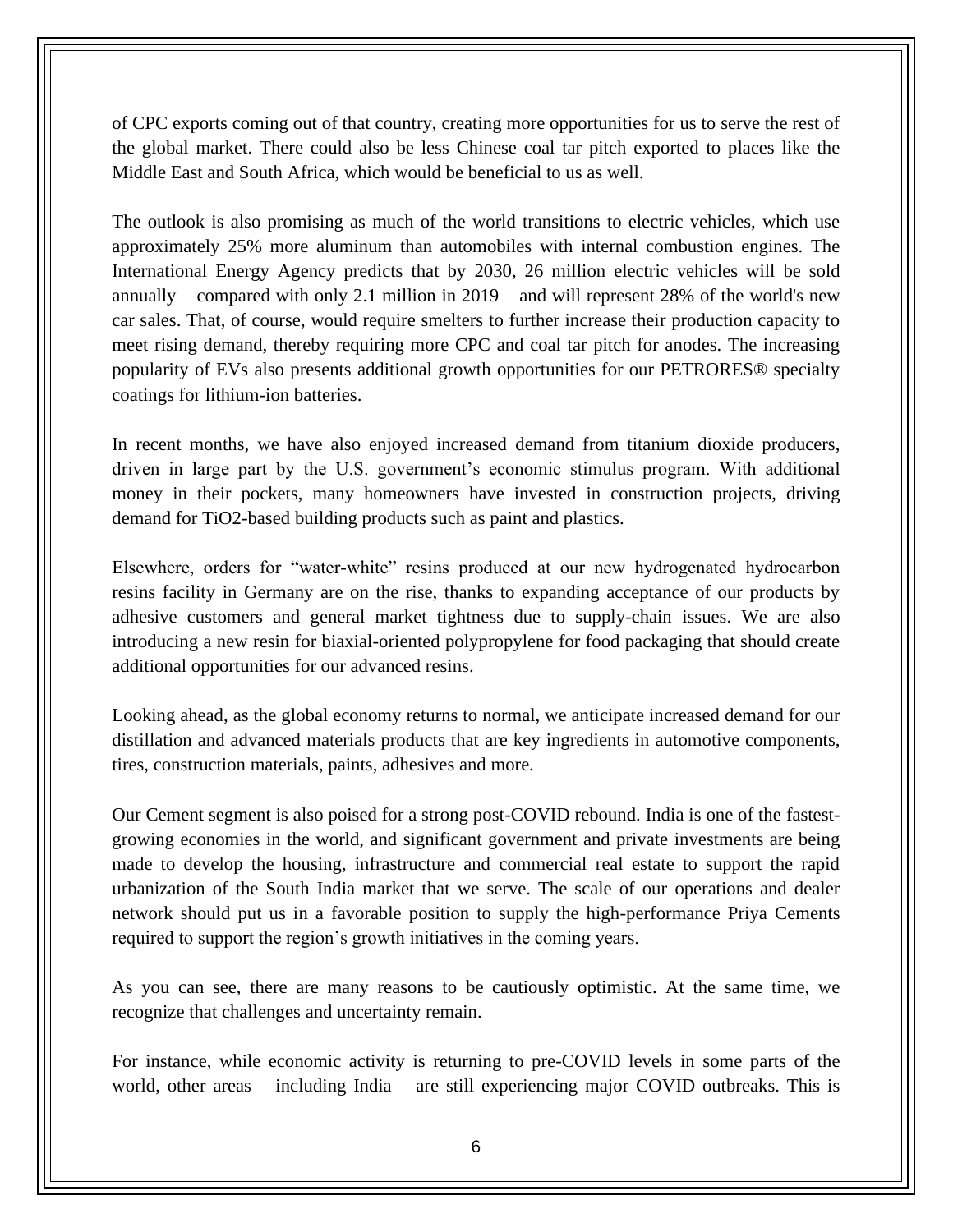holding back a full recovery of automobile and air travel, manufacturing activity and consumer purchases – all of which impact the availability of the raw material feedstocks we rely on and the downstream sales of our finished products.

An example is the tight supply of green petroleum coke for our calcination business, as refining capacity remains underutilized. In the United States, refining capacity stood at 84% in the first week of April, largely driven by a continued lag in global air travel versus pre-pandemic levels, thus reducing demand for jet fuel and production of GPC as a refining by-product. In other parts of the world still struggling with COVID, refining activity is even more depressed. As a result, there is intense competition to secure GPC, and this could become even more challenging with rising demand, especially as China seeks to increase green coke imports.

In India, the startup of our vertical-shaft calciner remains on hold as we await clarity from government authorities on our ability to import green coke feedstock for the plant. We could begin production within weeks of receiving a satisfactory ruling on the importation of GPC for the facility. Unfortunately, many government agencies have been closed or have been working in a very limited capacity throughout much of the pandemic.

In the months ahead, our top priorities will be to ramp up sales and production of our advanced resins and to commission the shaft calciner and new facilities in India and the United States to produce our proprietary anhydrous carbon pellets.

In addition, we must continue to aggressively manage costs – including a reduction in CAPEX spending as our major capital projects are completed. That, combined with generating new and reliable cash flows, will allow us to reduce the Company's debt profile.

We are also preparing the Company for our next phase of growth and diversification. Last month, we announced the incorporation of a new wholly owned subsidiary called RAIN Verticals Limited. Its mission will be to evaluate the business of vertical farming, the development of innovative logistics solutions and an expansion of our manufacturing capabilities in the area of lithium-ion battery materials. While the potential for these initiatives is great, our initial capital commitment will not be material over the next few years, as we prepare a detailed business plan.

Finally, we must continue our evolution to become a 21st century company that transforms industrial by-products into essential materials for lighter, cleaner and faster products and applications, which will create new market opportunities for our company and drive long-term value. In a society where "sustainability" is quickly becoming a license to do business, our ability to "upcycle" industrial by-products will make RAIN an indispensable player in an increasingly sustainable society.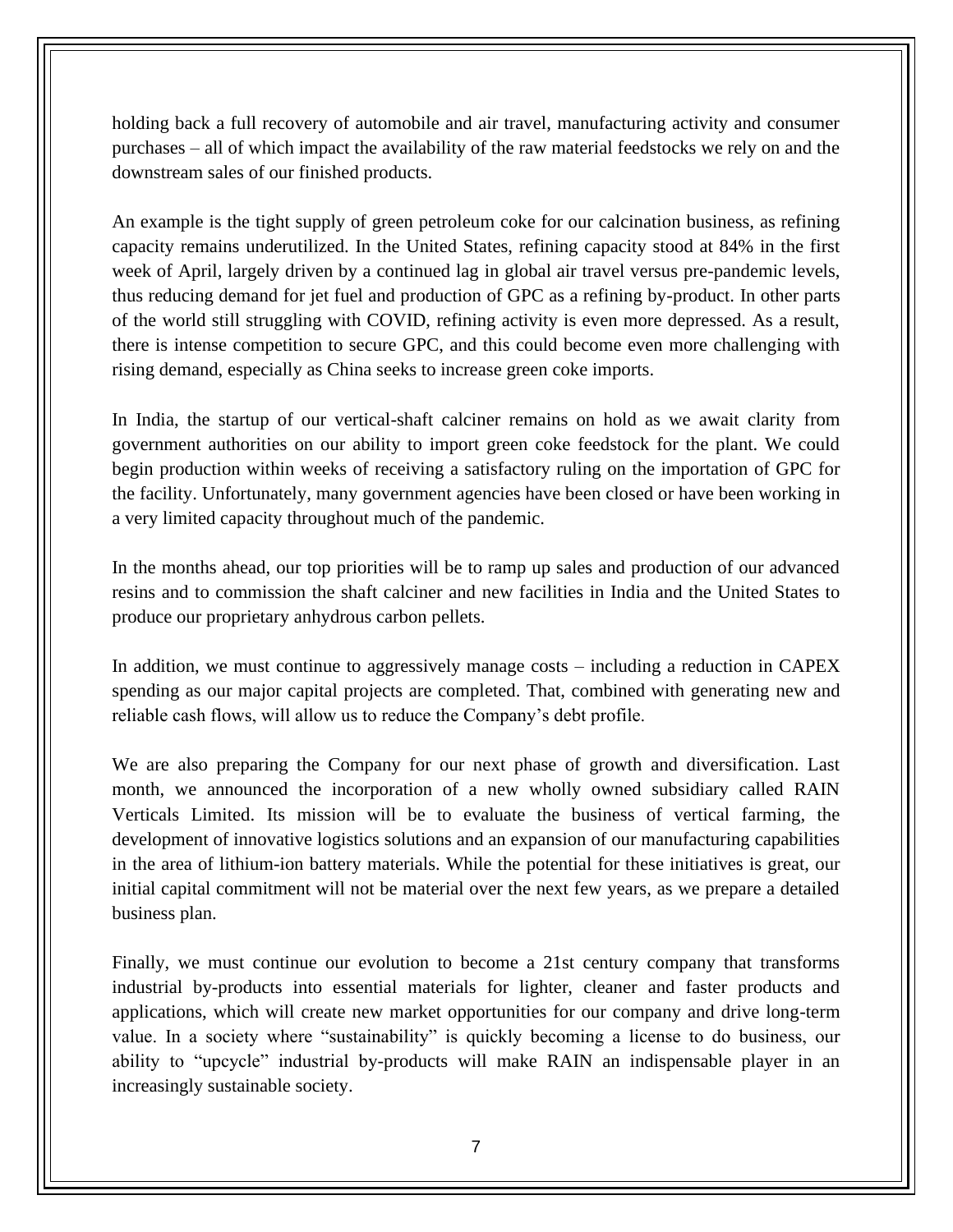With that knowledge, we are working to establish RAIN as an industry leader in developing products that customers need to meet their sustainability goals while also making our operations more sustainable.

It won't be easy or fast, but I know we are up to the challenge. We have a long history of innovation, industry leadership and providing our customers with the materials they need to produce cutting-edge products to meet changing regulations and societal expectations.

In fact, our sustainability journey is already underway. During the past few years, we have developed NOVARES® Pure resins for contaminant-free applications in food packaging and hygiene products as well as PETRORES® specialty coatings for the lithium-ion batteries required for emission-free electric vehicles.

Our anhydrous carbon pellets, once commercialized for use in anodes for aluminum production, will increase our green petroleum coke utilization rate while also contributing to lower emissions and energy consumption by smelters, making them more sustainable.

Elsewhere, our vertical-shaft calciner is equipped with a state-of-the-art flue-gas desulfurization system that will remove 99% of the plant's sulfur dioxide emissions, making it the most environmentally friendly plant of its kind in the world.

And during the past year, we have installed one megawatt of solar power at each of our cement plants.

That is only the tip of the iceberg in terms of sustainable activities that are having a positive impact on our Company, customers, the communities where we operate and society.

I encourage you to read about more examples in our newly published annual report, "Sustainability in Action," which is posted on the RIL website. You will learn how we upcycle by-products from other industries and transform them into essential materials for countless products the world relies on every day – rather than leaving them to be burned as highly emitting fuels for power generation. You will also see what we are doing at our production facilities to reduce emissions, waste, and energy and water consumption. And you will be proud of the many things we are doing in the area of "corporate social responsibility."

On behalf of our employees around the world, thank you for your ongoing support. In return, we are committed to producing raw materials that make 21st century life possible in a more sustainable way, enhancing the quality of life in the communities where we operate and creating the shareholder value that you expect from RAIN.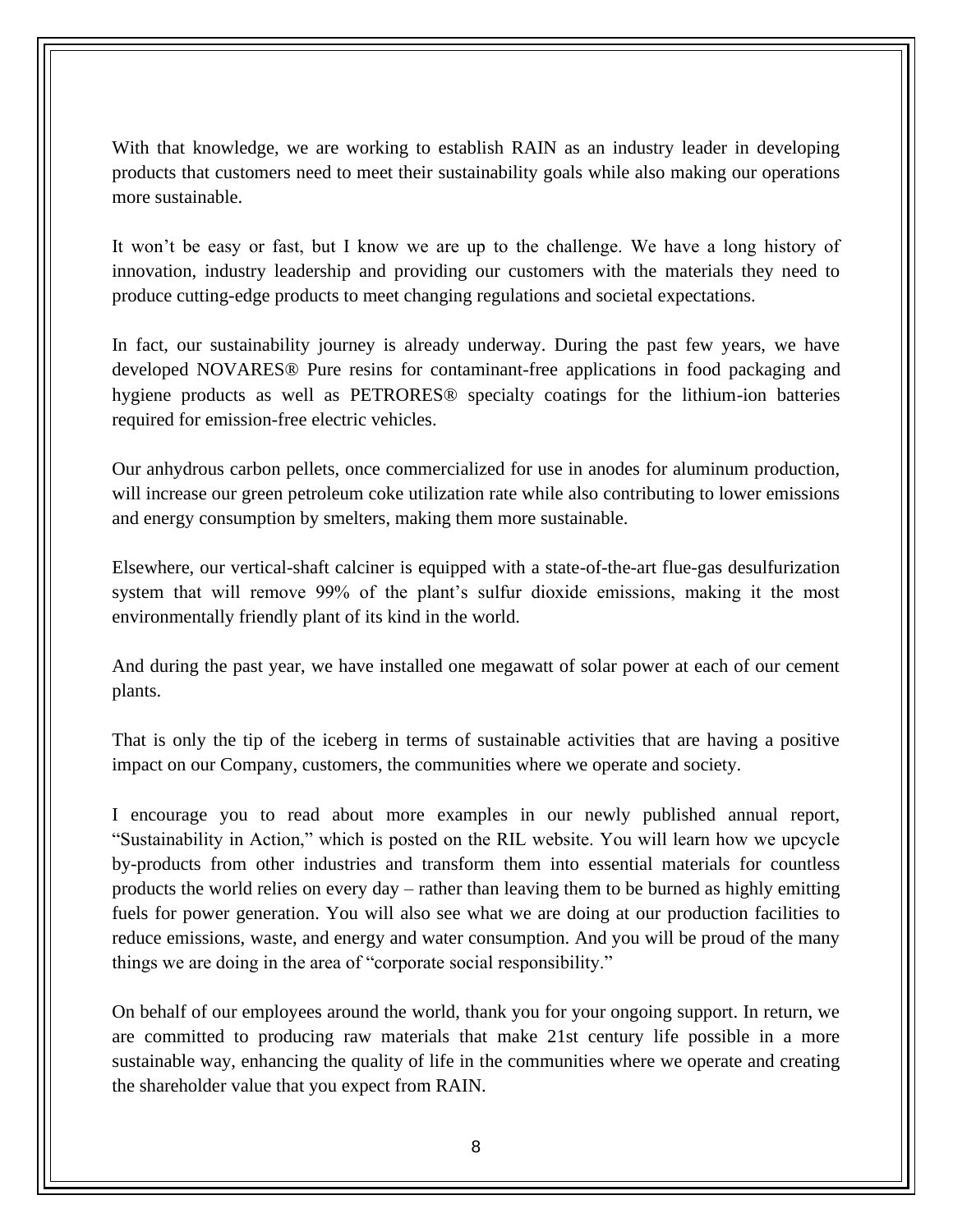Thank you very much for your kind attention, and best wishes for your health and safety.

## **Chairman:**

I request the shareholders to raise any questions on the Reports and Accounts.

I request the moderator to call the names of shareholders who have registered to speak at the Annual General Meeting one after the other and unmute their mikes.

Mr. Bharath H Shah, Mr. P S Krishnan, Mr. Reddeppa Gundluru, Mr. Kamal Kishore, Mr. Srikanth Jhawar, Mr. Praful Chavda, Mr. Arvind Kotari, Mr. Surendra Kumar Mishra, Mr. Suresh Chand Jain, Mr. Manan S Patel and Mr. Rohit potti Prakash (Shareholders of the Company) spoke at the Meeting. They expressed their views and sought clarifications inter-alia on the Company's Business operations and it's future growth plan.

Mr. Jagan Mohan Reddy Nellore, Vice Chairman thanked shareholders for their comments and suggestions. He informed the shareholders that their suggestions and comments will be considered by the Board as appropriate. He summarised his response to the queries and suggestions of the shareholders.

He requested the shareholders to send an email to the Company, in case he missed to address anyone's questions.

#### **Chairman:**

Thank you Mr. Jagan Mohan Reddy for answering the questions.

Shareholders who did not vote earlier through remote e-voting, may vote electronically in next 15 minutes and thereafter the e-voting system will be disabled automatically.

The results of the E-voting will be declared within 48 hours of the conclusion of the Annual General Meeting, the results of the voting will be displayed on the company's website and will also be submitted to the stock exchange.

I thank all the shareholders once again for participating in the meeting and for the cooperation transaction today's business. Thank you very much.